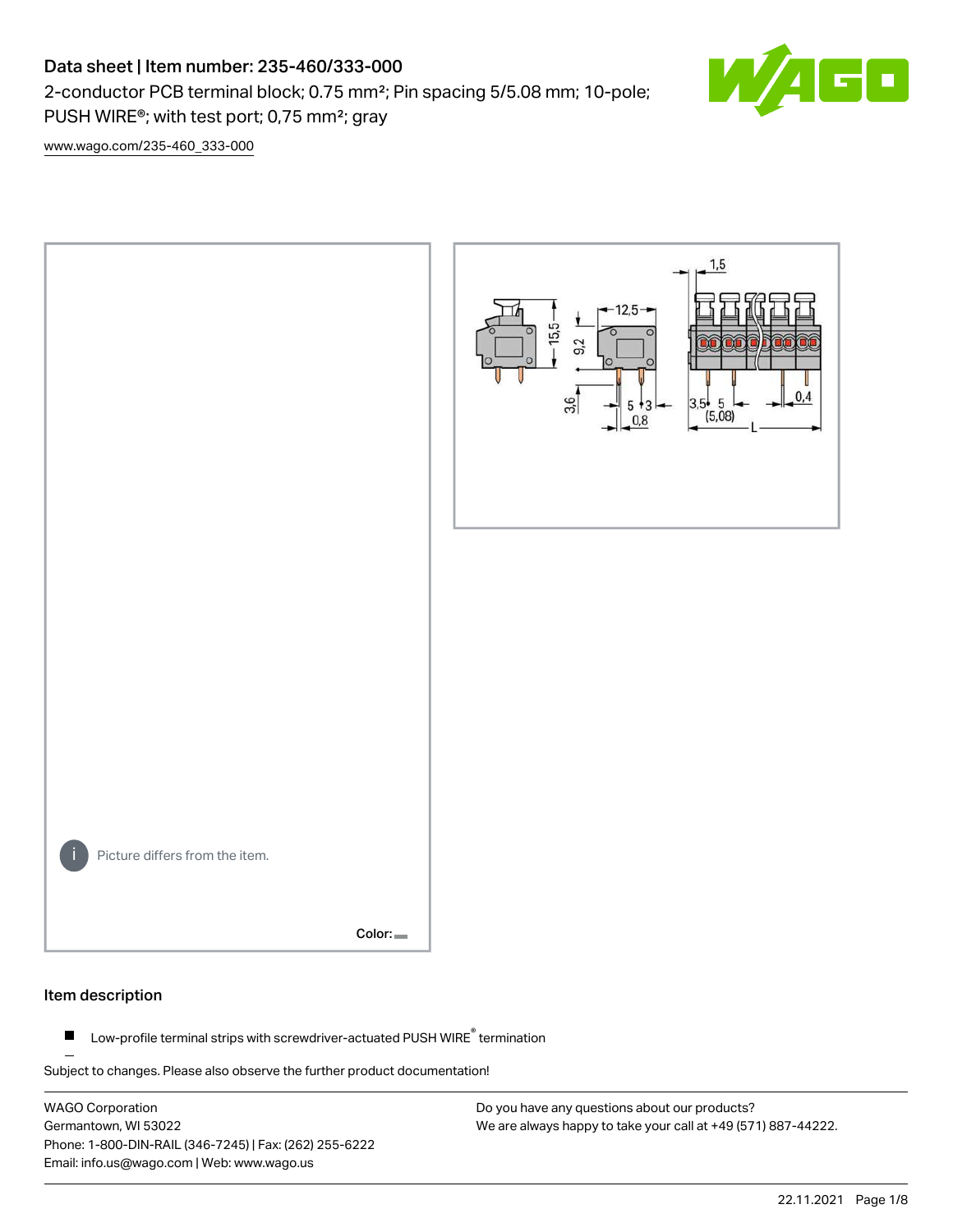

- Double-conductor connection for supply and distribution of signals ideal for standard, single-conductor signal lines suitable for push-in termination
- $\blacksquare$ Double solder pins for high mechanical stability
- $\blacksquare$ Combines with all 235 Series modular terminal blocks
- $\blacksquare$ Set to metric or inch pin spacing by compressing terminal strips together or pulling them apart
- $\blacksquare$ Conductor removal via screwdriver (2.5mm x 0.4mm)
- $\blacksquare$ Also available with test slot

#### Data Notes

| M.<br>۰, | I<br>×<br>v<br>۹<br>٠ | ×<br>۰. |
|----------|-----------------------|---------|
|          |                       |         |

| Variants: | Other pole numbers                                               |
|-----------|------------------------------------------------------------------|
|           | Other colors                                                     |
|           | Mixed-color PCB connector strips                                 |
|           | Direct marking                                                   |
|           | Other versions (or variants) can be requested from WAGO Sales or |
|           | configured at https://configurator.wago.com/                     |

## Electrical data

#### IEC Approvals

| Ratings per                 | IEC/EN 60664-1                                                       |
|-----------------------------|----------------------------------------------------------------------|
| Rated voltage (III / 3)     | 250 V                                                                |
| Rated surge voltage (III/3) | 4 <sub>kV</sub>                                                      |
| Rated voltage (III/2)       | 320 V                                                                |
| Rated surge voltage (III/2) | 4 <sub>kV</sub>                                                      |
| Nominal voltage (II/2)      | 630 V                                                                |
| Rated surge voltage (II/2)  | 4 <sub>kV</sub>                                                      |
| Rated current               | 10A                                                                  |
| Legend (ratings)            | (III / 2) $\triangleq$ Overvoltage category III / Pollution degree 2 |

#### UL Approvals

| Approvals per                  | UL 1059 |
|--------------------------------|---------|
| Rated voltage UL (Use Group B) | 300 V   |
| Rated current UL (Use Group B) | 10 A    |
| Rated voltage UL (Use Group D) | 300 V   |
| Rated current UL (Use Group D) | 10 A    |

Subject to changes. Please also observe the further product documentation!

| <b>WAGO Corporation</b>                                | Do you have any questions about our products?                 |
|--------------------------------------------------------|---------------------------------------------------------------|
| Germantown, WI 53022                                   | We are always happy to take your call at +49 (571) 887-44222. |
| Phone: 1-800-DIN-RAIL (346-7245)   Fax: (262) 255-6222 |                                                               |
| Email: info.us@wago.com   Web: www.wago.us             |                                                               |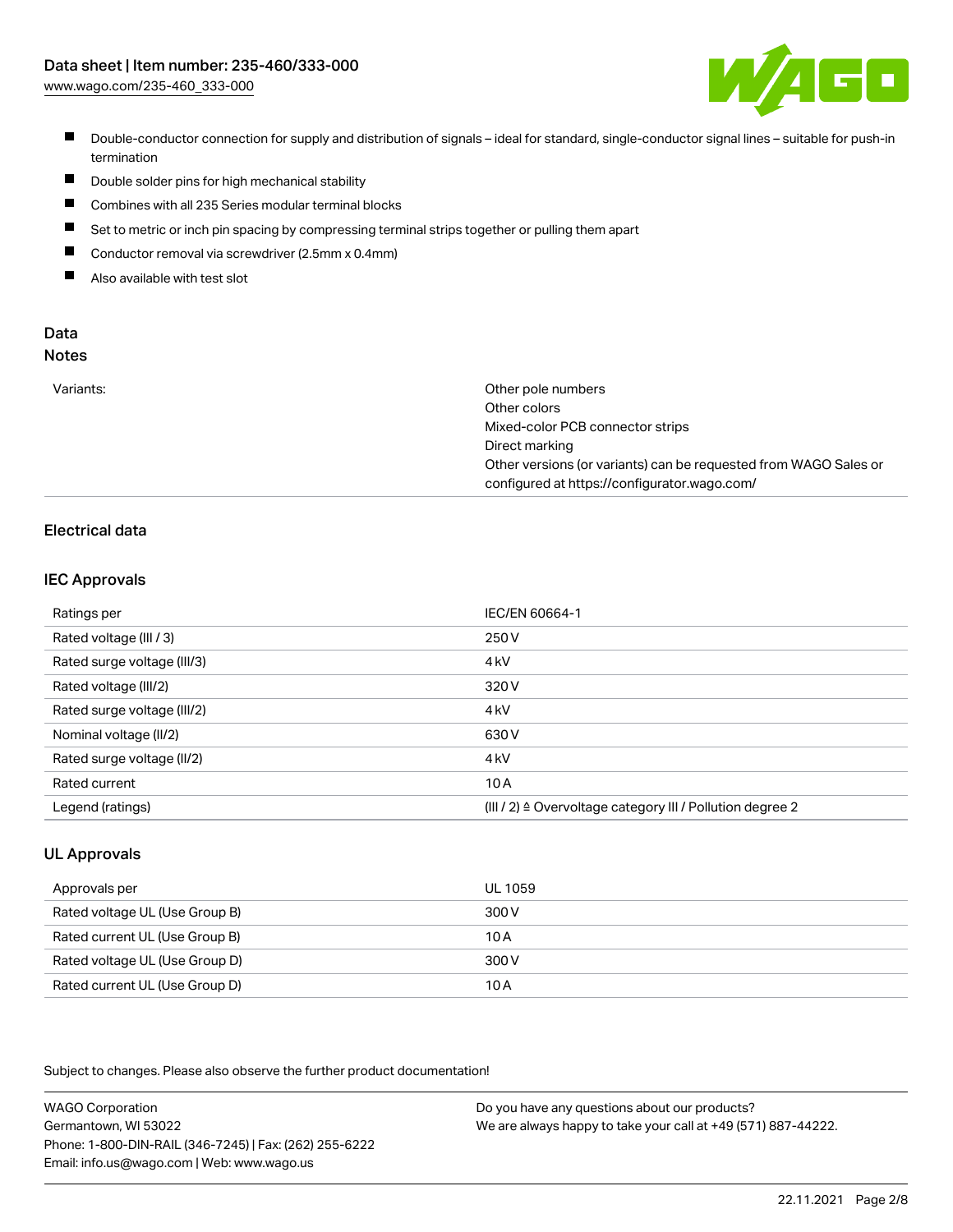

#### CSA Approvals

| Approvals per                   | <b>CSA</b> |
|---------------------------------|------------|
| Rated voltage CSA (Use Group B) | 300 V      |
| Rated current CSA (Use Group B) | 10 A       |

#### Connection data

| Total number of connection points | 20 |
|-----------------------------------|----|
| Total number of potentials        | 10 |
| Number of connection types        |    |
| Number of levels                  |    |

#### Connection 1

| Connection technology                             | PUSH WIRE                               |
|---------------------------------------------------|-----------------------------------------|
| Actuation type                                    | Operating tool                          |
| Solid conductor                                   | $0.250.75$ mm <sup>2</sup> / 24  18 AWG |
| Fine-stranded conductor; with uninsulated ferrule | $0.250.34$ mm <sup>2</sup>              |
| Strip length                                      | $910$ mm $/0.350.39$ inch               |
| Conductor connection direction to PCB             | 0°                                      |
| Number of poles                                   | 10                                      |

#### Physical data

| Pin spacing                          | 5/5.08 mm / 0.197/0.2 inch |
|--------------------------------------|----------------------------|
| Width                                | 51.5 mm / 2.028 inch       |
| Height                               | 12.8 mm / 0.504 inch       |
| Height from the surface              | 9.2 mm / 0.362 inch        |
| Depth                                | 12.5 mm / 0.492 inch       |
| Solder pin length                    | $3.6 \,\mathrm{mm}$        |
| Solder pin dimensions                | $0.8 \times 0.4$ mm        |
| Drilled hole diameter with tolerance | 1 <sup>(+0.1)</sup> mm     |

## PCB contact

| PCB Contact                         | TH .                                     |
|-------------------------------------|------------------------------------------|
| Solder pin arrangement              | over the entire terminal strip (in-line) |
| Number of solder pins per potential |                                          |

Subject to changes. Please also observe the further product documentation!

| <b>WAGO Corporation</b>                                | Do you have any questions about our products?                 |
|--------------------------------------------------------|---------------------------------------------------------------|
| Germantown, WI 53022                                   | We are always happy to take your call at +49 (571) 887-44222. |
| Phone: 1-800-DIN-RAIL (346-7245)   Fax: (262) 255-6222 |                                                               |
| Email: info.us@wago.com   Web: www.wago.us             |                                                               |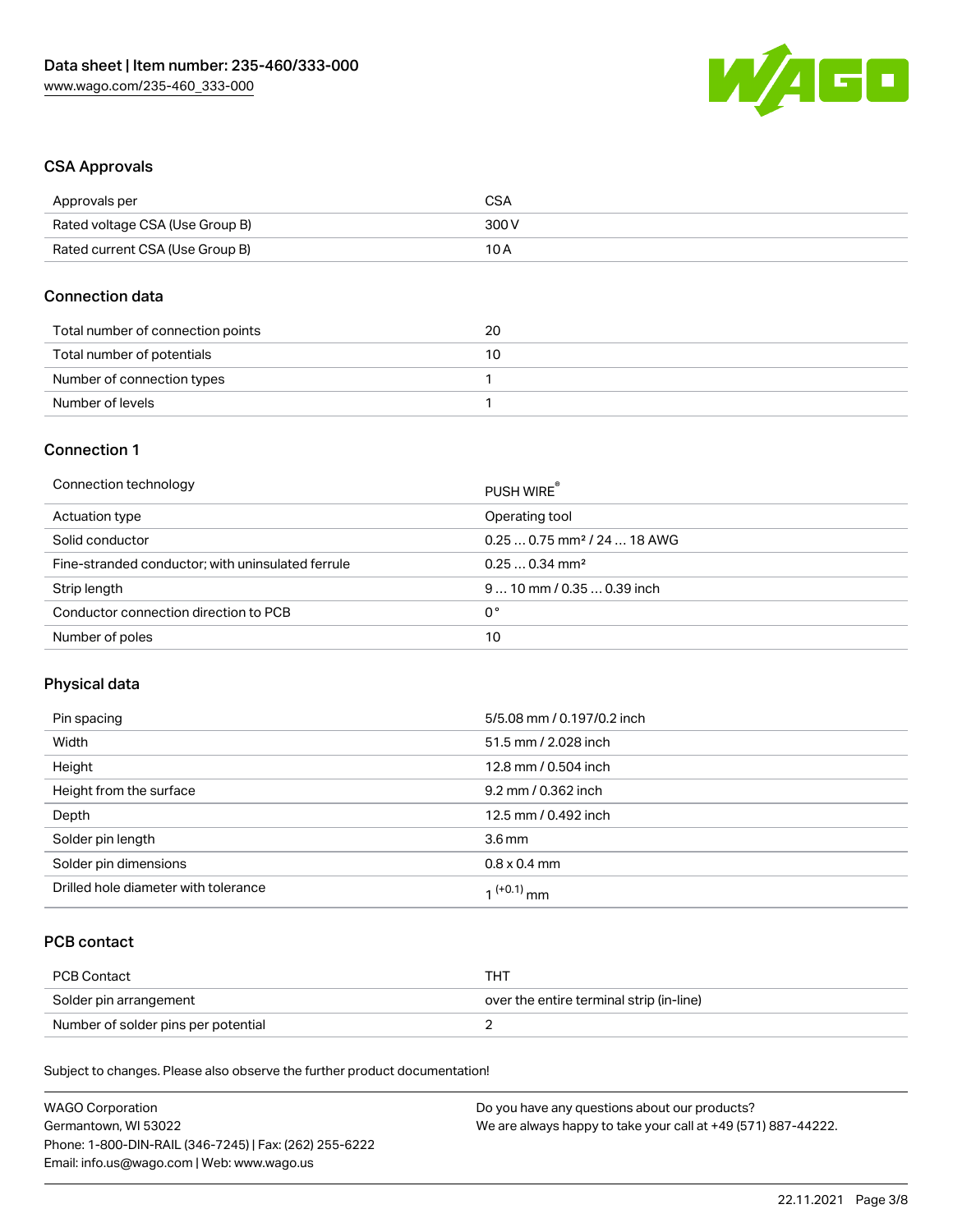![](_page_3_Picture_1.jpeg)

#### Material data

| Color                       | gray                                    |
|-----------------------------|-----------------------------------------|
| Material group              |                                         |
| Insulation material         | Polyamide (PA66)                        |
| Flammability class per UL94 | V <sub>0</sub>                          |
| Clamping spring material    | Chrome nickel spring steel (CrNi)       |
| Contact material            | Electrolytic copper ( $E_{\text{Cu}}$ ) |
| Contact plating             | tin-plated                              |
| Fire load                   | $0.104$ MJ                              |
| Weight                      | 6.7 g                                   |

#### Environmental requirements

| Limit temperature range | +105 °C<br>- 60 |  |
|-------------------------|-----------------|--|
|-------------------------|-----------------|--|

#### Commercial data

| Product Group         | 4 (Printed Circuit) |
|-----------------------|---------------------|
| PU (SPU)              | 80 (20) Stück       |
| Packaging type        | box                 |
| Country of origin     | CН                  |
| <b>GTIN</b>           | 4044918830430       |
| Customs tariff number | 85369010000         |

## Approvals / Certificates

#### UL-Approvals

|        |                               |                                 | Certificate |
|--------|-------------------------------|---------------------------------|-------------|
| Logo   | Approval                      | <b>Additional Approval Text</b> | name        |
|        | UL                            | $\overline{\phantom{0}}$        | E45172      |
| $\Box$ | UL International Germany GmbH |                                 |             |

#### Optional accessories

Email: info.us@wago.com | Web: www.wago.us

| Ferrules |  |
|----------|--|
|----------|--|

| .<br>Ferrule            |                                                                                                                        |                                                               |                      |
|-------------------------|------------------------------------------------------------------------------------------------------------------------|---------------------------------------------------------------|----------------------|
|                         | Item no.: 216-101<br>Ferrule; Sleeve for 0.5 mm <sup>2</sup> / AWG 22; uninsulated; electro-tin plated; silver-colored |                                                               | www.wago.com/216-101 |
|                         | Subject to changes. Please also observe the further product documentation!                                             |                                                               |                      |
| <b>WAGO Corporation</b> |                                                                                                                        | Do you have any questions about our products?                 |                      |
| Germantown, WI 53022    |                                                                                                                        | We are always happy to take your call at +49 (571) 887-44222. |                      |
|                         | Phone: 1-800-DIN-RAIL (346-7245)   Fax: (262) 255-6222                                                                 |                                                               |                      |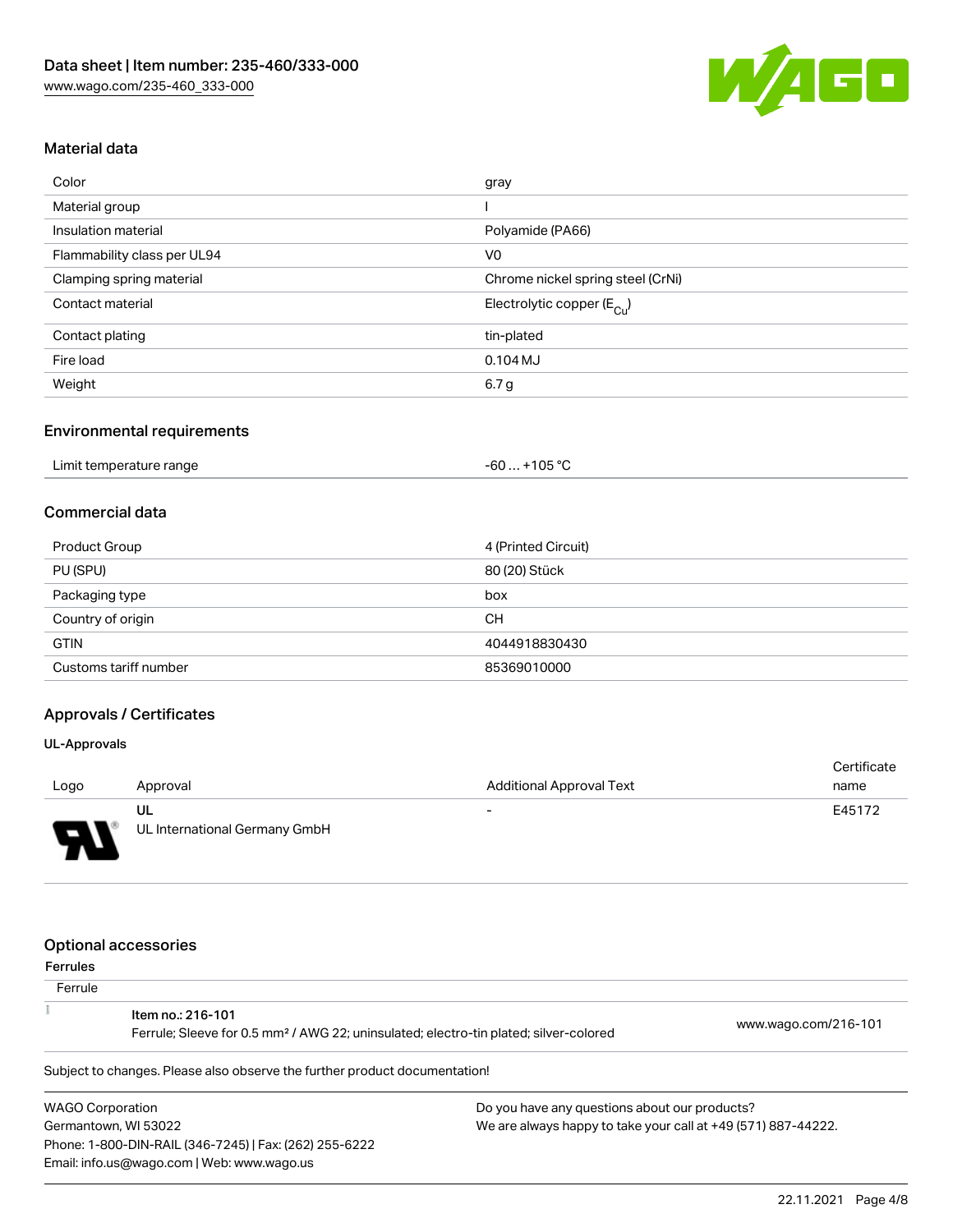## Data sheet | Item number: 235-460/333-000

Phone: 1-800-DIN-RAIL (346-7245) | Fax: (262) 255-6222

Email: info.us@wago.com | Web: www.wago.us

[www.wago.com/235-460\\_333-000](http://www.wago.com/235-460_333-000)

![](_page_4_Picture_2.jpeg)

|                         | Item no.: 216-104<br>Ferrule; Sleeve for 1.5 mm <sup>2</sup> / AWG 16; uninsulated; electro-tin plated; silver-colored                                                             |                                                                                                                | www.wago.com/216-104 |
|-------------------------|------------------------------------------------------------------------------------------------------------------------------------------------------------------------------------|----------------------------------------------------------------------------------------------------------------|----------------------|
| ı                       | Item no.: 216-106<br>Ferrule; Sleeve for 2.5 mm <sup>2</sup> / AWG 14; uninsulated; electro-tin plated; silver-colored                                                             |                                                                                                                | www.wago.com/216-106 |
| î.                      | Item no.: 216-107<br>Ferrule; Sleeve for 4 mm <sup>2</sup> / AWG 12; uninsulated; electro-tin plated                                                                               |                                                                                                                | www.wago.com/216-107 |
|                         | Item no.: 216-108<br>Ferrule; Sleeve for 6 mm <sup>2</sup> / AWG 10; uninsulated; electro-tin plated; silver-colored                                                               |                                                                                                                | www.wago.com/216-108 |
| ſ                       | Item no.: 216-109<br>Ferrule; Sleeve for 10 mm <sup>2</sup> / AWG 8; uninsulated; electro-tin plated                                                                               |                                                                                                                | www.wago.com/216-109 |
|                         | Item no.: 216-102<br>Ferrule; Sleeve for 0.75 mm <sup>2</sup> / AWG 20; uninsulated; electro-tin plated; silver-colored                                                            |                                                                                                                | www.wago.com/216-102 |
|                         | Item no.: 216-103<br>Ferrule; Sleeve for 1 mm <sup>2</sup> / AWG 18; uninsulated; electro-tin plated                                                                               |                                                                                                                | www.wago.com/216-103 |
| Π                       | Item no.: 216-110<br>Ferrule; Sleeve for 16 mm <sup>2</sup> / AWG 6; uninsulated; electro-tin plated; metallic brown                                                               |                                                                                                                | www.wago.com/216-110 |
| ī.                      | Item no.: 216-123<br>Ferrule; Sleeve for 1 mm <sup>2</sup> / AWG 18; uninsulated; electro-tin plated; silver-colored                                                               |                                                                                                                | www.wago.com/216-123 |
| î.                      | Item no.: 216-122<br>Ferrule; Sleeve for 0.75 mm <sup>2</sup> / AWG 20; uninsulated; electro-tin plated; silver-colored                                                            |                                                                                                                | www.wago.com/216-122 |
|                         | Item no.: 216-124<br>Ferrule; Sleeve for 1.5 mm <sup>2</sup> / AWG 16; uninsulated; electro-tin plated                                                                             |                                                                                                                | www.wago.com/216-124 |
|                         | Item no.: 216-142<br>Ferrule; Sleeve for 0.75 mm <sup>2</sup> / 18 AWG; uninsulated; electro-tin plated; electrolytic copper; gastight<br>crimped; acc. to DIN 46228, Part 1/08.92 |                                                                                                                | www.wago.com/216-142 |
|                         | Item no.: 216-132<br>Ferrule; Sleeve for 0.34 mm <sup>2</sup> / AWG 24; uninsulated; electro-tin plated                                                                            |                                                                                                                | www.wago.com/216-132 |
|                         | Item no.: 216-121<br>Ferrule; Sleeve for 0.5 mm <sup>2</sup> / AWG 22; uninsulated; electro-tin plated; silver-colored                                                             |                                                                                                                | www.wago.com/216-121 |
|                         | Item no.: 216-143<br>Ferrule; Sleeve for 1 mm <sup>2</sup> / AWG 18; uninsulated; electro-tin plated; electrolytic copper; gastight<br>crimped; acc. to DIN 46228, Part 1/08.92    |                                                                                                                | www.wago.com/216-143 |
|                         | Item no.: 216-131<br>Ferrule; Sleeve for 0.25 mm <sup>2</sup> / AWG 24; uninsulated; electro-tin plated; silver-colored                                                            |                                                                                                                | www.wago.com/216-131 |
|                         | Item no.: 216-141<br>Ferrule; Sleeve for 0.5 mm <sup>2</sup> / 20 AWG; uninsulated; electro-tin plated; electrolytic copper; gastight<br>crimped; acc. to DIN 46228, Part 1/08.92  |                                                                                                                | www.wago.com/216-141 |
|                         | Item no.: 216-152<br>Ferrule; Sleeve for 0.34 mm <sup>2</sup> / AWG 24; uninsulated; electro-tin plated                                                                            |                                                                                                                | www.wago.com/216-152 |
|                         | Subject to changes. Please also observe the further product documentation!                                                                                                         |                                                                                                                |                      |
| <b>WAGO Corporation</b> | Germantown, WI 53022                                                                                                                                                               | Do you have any questions about our products?<br>We are always happy to take your call at +49 (571) 887-44222. |                      |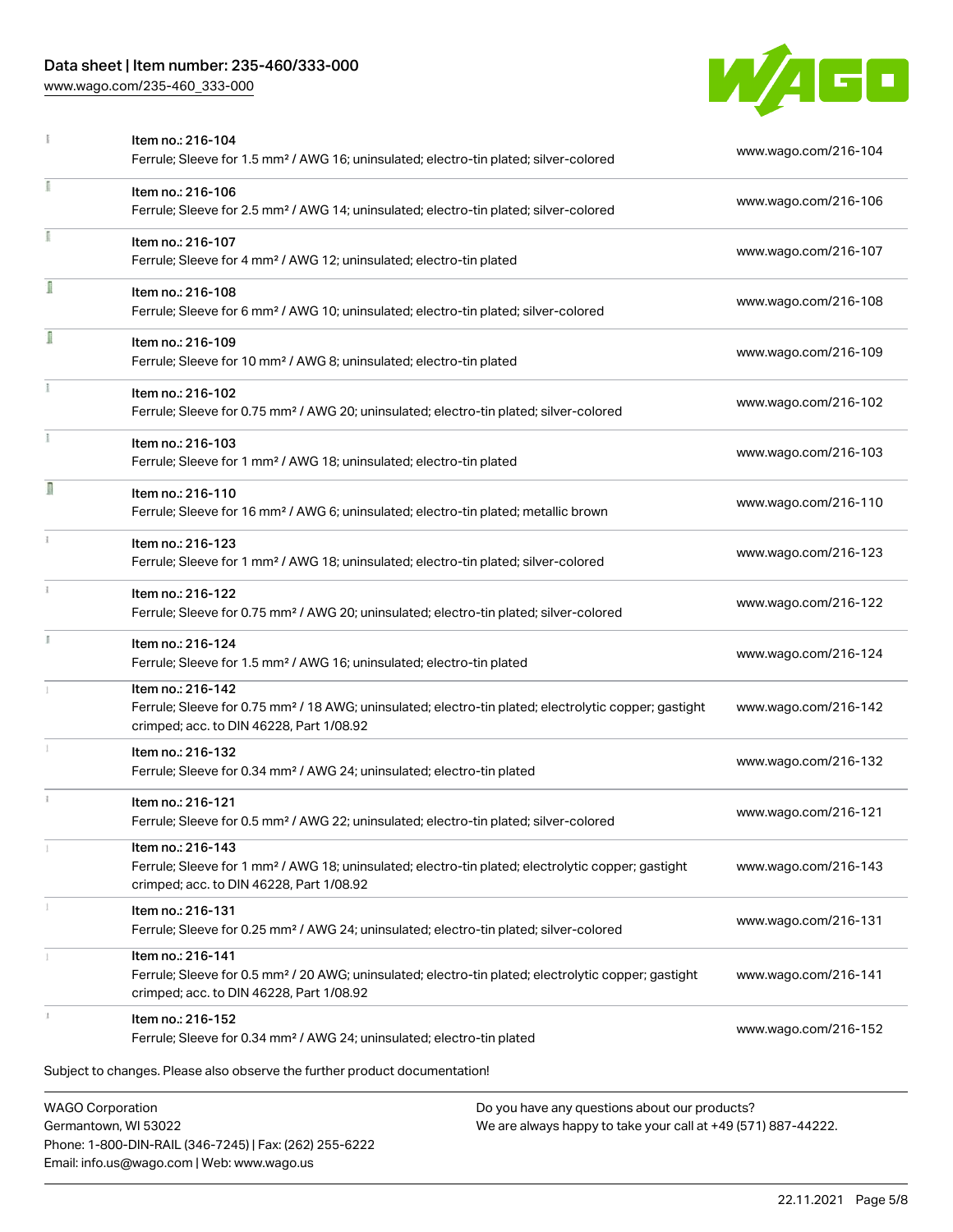#### Data sheet | Item number: 235-460/333-000

[www.wago.com/235-460\\_333-000](http://www.wago.com/235-460_333-000)

![](_page_5_Picture_2.jpeg)

|   | Item no.: 216-203<br>Ferrule; Sleeve for 1 mm <sup>2</sup> / AWG 18; insulated; electro-tin plated; red                                                                                                    | www.wago.com/216-203 |
|---|------------------------------------------------------------------------------------------------------------------------------------------------------------------------------------------------------------|----------------------|
| п | Item no.: 216-206<br>Ferrule; Sleeve for 2.5 mm <sup>2</sup> / AWG 14; insulated; electro-tin plated; blue                                                                                                 | www.wago.com/216-206 |
|   | Item no.: 216-207<br>Ferrule; Sleeve for 4 mm <sup>2</sup> / AWG 12; insulated; electro-tin plated; gray                                                                                                   | www.wago.com/216-207 |
|   | Item no.: 216-202<br>Ferrule; Sleeve for 0.75 mm <sup>2</sup> / 18 AWG; insulated; electro-tin plated; gray                                                                                                | www.wago.com/216-202 |
|   | Item no.: 216-151<br>Ferrule; Sleeve for 0.25 mm <sup>2</sup> / AWG 24; uninsulated; electro-tin plated                                                                                                    | www.wago.com/216-151 |
| Â | Item no.: 216-204<br>Ferrule; Sleeve for 1.5 mm <sup>2</sup> / AWG 16; insulated; electro-tin plated; black                                                                                                | www.wago.com/216-204 |
|   | Item no.: 216-209<br>Ferrule; Sleeve for 10 mm <sup>2</sup> / AWG 8; insulated; electro-tin plated; red                                                                                                    | www.wago.com/216-209 |
|   | Item no.: 216-205<br>Ferrule; Sleeve for 2.08 mm <sup>2</sup> / AWG 14; insulated; electro-tin plated; yellow                                                                                              | www.wago.com/216-205 |
|   | Item no.: 216-144<br>Ferrule; Sleeve for 1.5 mm <sup>2</sup> / AWG 16; uninsulated; electro-tin plated; electrolytic copper; gastight<br>crimped; acc. to DIN 46228, Part 1/08.92; silver-colored          | www.wago.com/216-144 |
|   | Item no.: 216-208<br>Ferrule; Sleeve for 6 mm <sup>2</sup> / AWG 10; insulated; electro-tin plated; electrolytic copper; gastight crimped; www.wago.com/216-208<br>acc. to DIN 46228, Part 4/09.90; yellow |                      |
|   | Item no.: 216-201<br>Ferrule; Sleeve for 0.5 mm <sup>2</sup> / 20 AWG; insulated; electro-tin plated; white                                                                                                | www.wago.com/216-201 |
| ۸ | Item no.: 216-223<br>Ferrule; Sleeve for 1 mm <sup>2</sup> / AWG 18; insulated; electro-tin plated; red                                                                                                    | www.wago.com/216-223 |
|   | Item no.: 216-210<br>Ferrule; Sleeve for 16 mm <sup>2</sup> / AWG 6; insulated; electro-tin plated; electrolytic copper; gastight crimped; www.wago.com/216-210<br>acc. to DIN 46228, Part 4/09.90; blue   |                      |
|   | Item no.: 216-241<br>Ferrule; Sleeve for 0.5 mm <sup>2</sup> / 20 AWG; insulated; electro-tin plated; electrolytic copper; gastight<br>crimped; acc. to DIN 46228, Part 4/09.90; white                     | www.wago.com/216-241 |
|   | Item no.: 216-242<br>Ferrule; Sleeve for 0.75 mm <sup>2</sup> / 18 AWG; insulated; electro-tin plated; electrolytic copper; gastight<br>crimped; acc. to DIN 46228, Part 4/09.90; gray                     | www.wago.com/216-242 |
|   | Item no.: 216-222<br>Ferrule; Sleeve for 0.75 mm <sup>2</sup> / 18 AWG; insulated; electro-tin plated; gray                                                                                                | www.wago.com/216-222 |
|   | Item no.: 216-221<br>Ferrule; Sleeve for 0.5 mm <sup>2</sup> / 20 AWG; insulated; electro-tin plated; white                                                                                                | www.wago.com/216-221 |
|   | Item no.: 216-224                                                                                                                                                                                          |                      |

Subject to changes. Please also observe the further product documentation!

WAGO Corporation Germantown, WI 53022 Phone: 1-800-DIN-RAIL (346-7245) | Fax: (262) 255-6222 Email: info.us@wago.com | Web: www.wago.us

Do you have any questions about our products? We are always happy to take your call at +49 (571) 887-44222.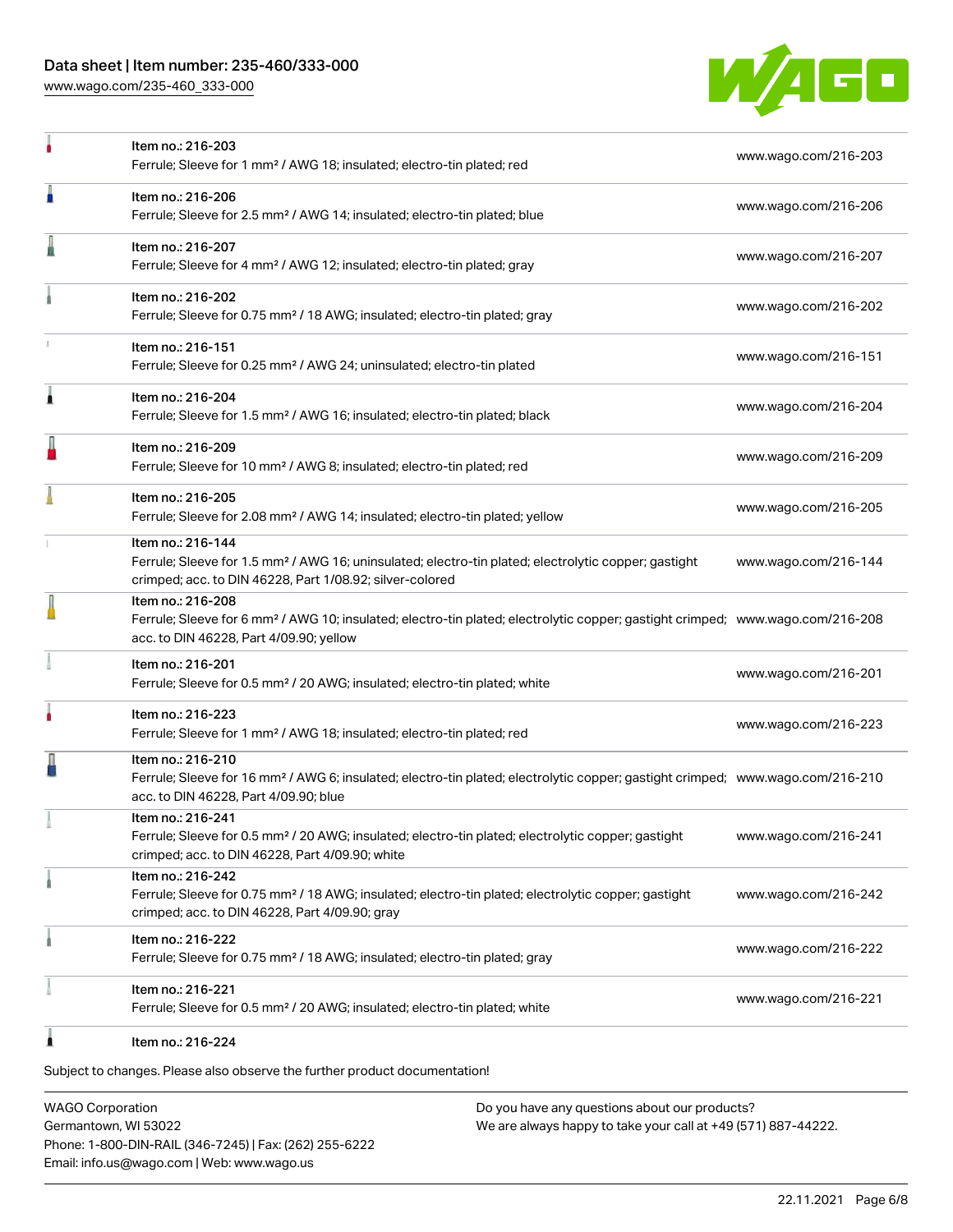![](_page_6_Picture_1.jpeg)

Ferrule; Sleeve for 1.5 mm<sup>2</sup> / AWG 16; insulated; electro-tin plated; black [www.wago.com/216-224](http://www.wago.com/216-224)

|                         | Item no.: 216-243<br>Ferrule; Sleeve for 1 mm <sup>2</sup> / AWG 18; insulated; electro-tin plated; electrolytic copper; gastight crimped; www.wago.com/216-243<br>acc. to DIN 46228, Part 4/09.90; red    |                                               |                      |
|-------------------------|------------------------------------------------------------------------------------------------------------------------------------------------------------------------------------------------------------|-----------------------------------------------|----------------------|
| Â                       | Item no.: 216-244<br>Ferrule; Sleeve for 1.5 mm <sup>2</sup> / AWG 16; insulated; electro-tin plated; electrolytic copper; gastight<br>crimped; acc. to DIN 46228, Part 4/09.90; black                     |                                               | www.wago.com/216-244 |
|                         | Item no.: 216-263<br>Ferrule; Sleeve for 1 mm <sup>2</sup> / AWG 18; insulated; electro-tin plated; electrolytic copper; gastight crimped; www.wago.com/216-263<br>acc. to DIN 46228, Part 4/09.90; red    |                                               |                      |
|                         | Item no.: 216-246<br>Ferrule; Sleeve for 2.5 mm <sup>2</sup> / AWG 14; insulated; electro-tin plated; electrolytic copper; gastight<br>crimped; acc. to DIN 46228, Part 4/09.90; blue                      |                                               | www.wago.com/216-246 |
| A                       | Item no.: 216-266<br>Ferrule; Sleeve for 2.5 mm <sup>2</sup> / AWG 14; insulated; electro-tin plated; electrolytic copper; gastight<br>crimped; acc. to DIN 46228, Part 4/09.90; blue                      |                                               | www.wago.com/216-266 |
|                         | Item no.: 216-264<br>Ferrule; Sleeve for 1.5 mm <sup>2</sup> / AWG 16; insulated; electro-tin plated; electrolytic copper; gastight<br>crimped; acc. to DIN 46228, Part 4/09.90; black                     |                                               | www.wago.com/216-264 |
|                         | Item no.: 216-284<br>Ferrule; Sleeve for 1.5 mm <sup>2</sup> / AWG 16; insulated; electro-tin plated; electrolytic copper; gastight<br>crimped; acc. to DIN 46228, Part 4/09.90; black                     |                                               | www.wago.com/216-284 |
|                         | Item no.: 216-286<br>Ferrule; Sleeve for 2.5 mm <sup>2</sup> / AWG 14; insulated; electro-tin plated; electrolytic copper; gastight<br>crimped; acc. to DIN 46228, Part 4/09.90; blue                      |                                               | www.wago.com/216-286 |
|                         | Item no.: 216-287<br>Ferrule; Sleeve for 4 mm <sup>2</sup> / AWG 12; insulated; electro-tin plated; electrolytic copper; gastight crimped; www.wago.com/216-287<br>acc. to DIN 46228, Part 4/09.90; gray   |                                               |                      |
|                         | Item no.: 216-262<br>Ferrule; Sleeve for 0.75 mm <sup>2</sup> / 18 AWG; insulated; electro-tin plated; electrolytic copper; gastight<br>crimped; acc. to DIN 46228, Part 4/09.90; gray                     |                                               | www.wago.com/216-262 |
|                         | Item no.: 216-288<br>Ferrule; Sleeve for 6 mm <sup>2</sup> / AWG 10; insulated; electro-tin plated; electrolytic copper; gastight crimped; www.wago.com/216-288<br>acc. to DIN 46228, Part 4/09.90; yellow |                                               |                      |
|                         | Item no.: 216-289<br>Ferrule; Sleeve for 10 mm <sup>2</sup> / AWG 8; insulated; electro-tin plated; electrolytic copper; gastight crimped; www.wago.com/216-289<br>acc. to DIN 46228, Part 4/09.90; red    |                                               |                      |
|                         | Item no.: 216-301<br>Ferrule; Sleeve for 0.25 mm <sup>2</sup> / AWG 24; insulated; electro-tin plated; yellow                                                                                              |                                               | www.wago.com/216-301 |
|                         | Item no.: 216-321<br>Ferrule; Sleeve for 0.25 mm <sup>2</sup> / AWG 24; insulated; electro-tin plated; yellow                                                                                              |                                               | www.wago.com/216-321 |
|                         | Item no.: 216-322<br>Ferrule; Sleeve for 0.34 mm <sup>2</sup> / 22 AWG; insulated; electro-tin plated; green                                                                                               |                                               | www.wago.com/216-322 |
|                         | Item no.: 216-267<br>Ferrule; Sleeve for 4 mm <sup>2</sup> / AWG 12; insulated; electro-tin plated; electrolytic copper; gastight crimped; www.wago.com/216-267                                            |                                               |                      |
| <b>WAGO Corporation</b> | Subject to changes. Please also observe the further product documentation!                                                                                                                                 | Do you have any questions about our products? |                      |

Germantown, WI 53022 Phone: 1-800-DIN-RAIL (346-7245) | Fax: (262) 255-6222 Email: info.us@wago.com | Web: www.wago.us

We are always happy to take your call at +49 (571) 887-44222.